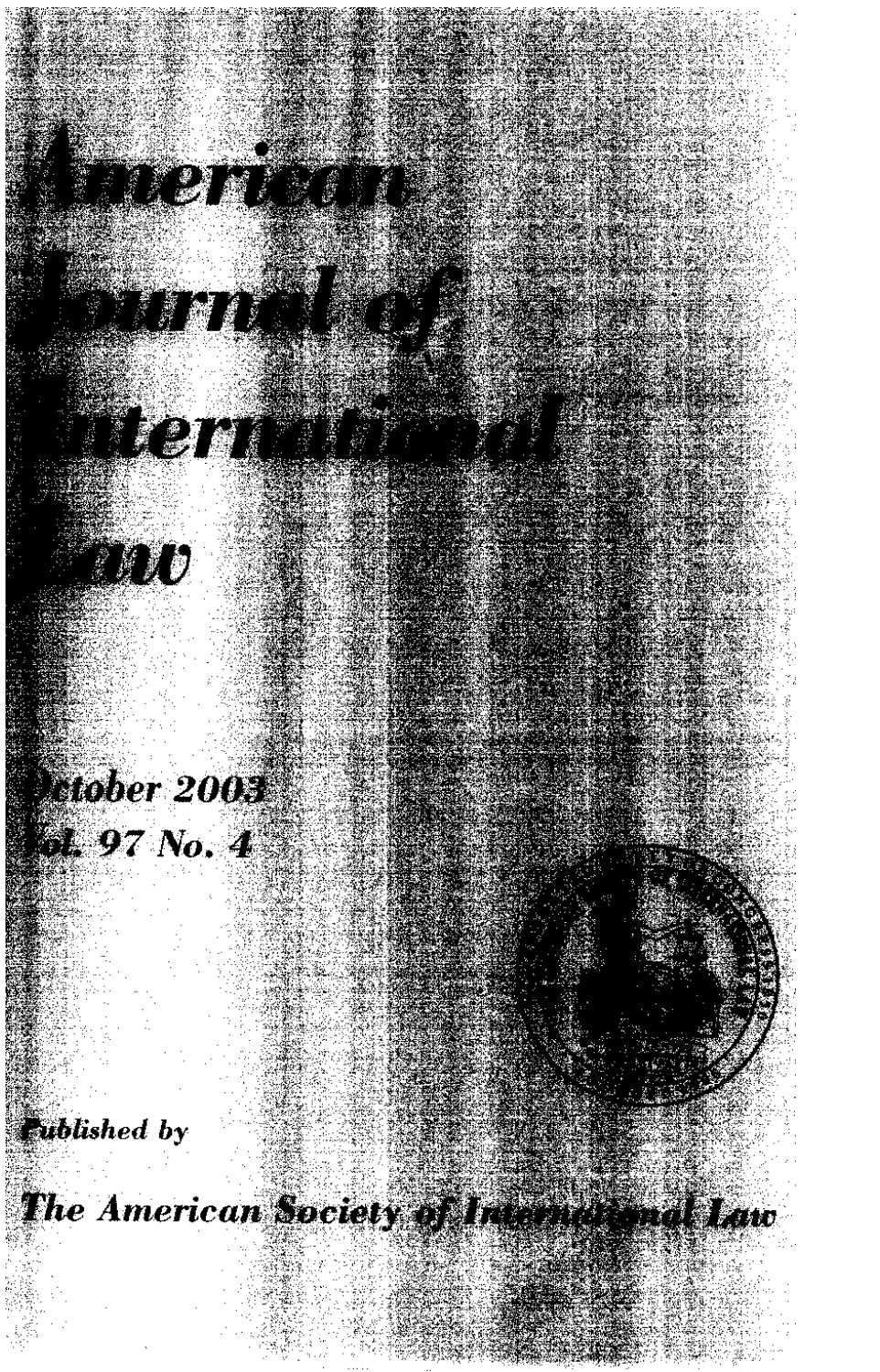# **AMERICAN JOURNAL OF INTERNATIONAL LAW**

# **VOL. 97 October 2003 NO. 4**

### **CONTENTS** PAGE

# **State Immunity, Human Rights, and** *Jus Cogens'.* **A Critique of the**

**Normative Hierarchy Theory** *Lee M. Caplan* 741

The "normative hierarchy theory" argues that states lose jurisdictional immunity when thev violate human rights norms because the latter are hierarchically superior. This theory is built on false presumptions. State immunity, a limited exception to state jurisdiction, protects only a core of beneficial state autonomy. A better approach to resolving the human rights litigation problem is for the forum state, under a theory of collective state benefit, to curtail unnecessary state immunity privileges for human rights violations.

#### **Sovereignty-Modern: A New Approach to an Outdated Concept** *John H. Jackson* 782

The Westphalian concept of sovereignty, long considered a pillar of the international legal system, has been much criticized of late and even consigned to the dustbin of history by some. Although certain elements of the traditional concept remain important in current global circumstances, a new approach, whose central feature is power allocation analysis, would help policymakers weigh and balance various factors in reaching decisions on issues not resolved by the traditional concept of sovereignty.

# **Agora (Continued): Future Implications of the Iraq Conflict**

| Editors'Note                                                                    | Lori Fisler Damrosch and Bernard H. Oxman |                                   | 803 |
|---------------------------------------------------------------------------------|-------------------------------------------|-----------------------------------|-----|
| Enforcement of the Collective Will After Iraq                                   |                                           | Carsten Stahn                     | 804 |
| The Security Council and Iraq: An Incremental Practice                          |                                           | Thomas D. Grant                   | 823 |
| Beyond Occupation Law                                                           |                                           | David J. Scheffer                 | 842 |
| Water Conflicts During the Occupation of Iraq                                   |                                           | Eyal Benvenisti                   | 860 |
| <b>Editorial</b> Comments                                                       |                                           |                                   |     |
| Hegemonic International Law Revisited                                           |                                           | JoséE. Alvarez                    | 873 |
| Belgium's War Crimes Statute: A Postmortem                                      |                                           | Steven R. Ratner                  | 888 |
| Correspondence                                                                  |                                           | $+$                               | 898 |
| <b>Current Developments</b>                                                     |                                           |                                   |     |
| Norms on the Responsibilities of Transnational Corporations and                 |                                           |                                   |     |
| Other Business Enterprises with Regard to Human Rights                          |                                           |                                   |     |
|                                                                                 |                                           | David Weissbrodt and Muria Kruger | 901 |
| <b>International Decisions</b>                                                  |                                           | Edited by David D. Caron          |     |
| Avena and Other Mexican Nationals (Mexico v. United States) (William J. Aceves) |                                           |                                   | 923 |
| International Court of Justice Order of Provisional Measures in case alleging   |                                           |                                   |     |

breaches of Vienna Convention on Consular Relations